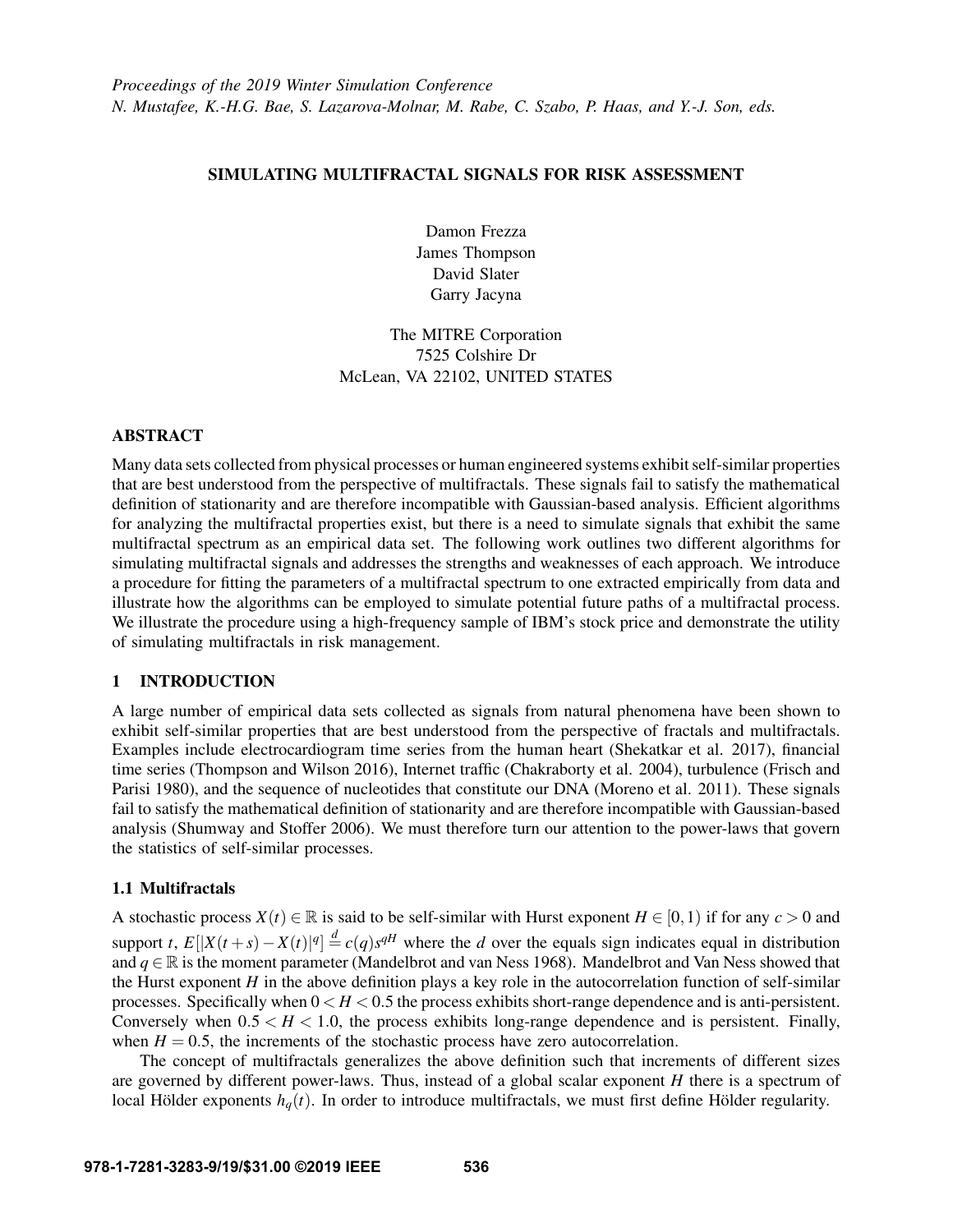Formally, a process is *Hölder regular* if in the limit it approaches a differentiable polynomial. In this case, we can define the Hölder exponent  $h_q(t)$  as a measure of regularity if there is a polynomial *P* of degree less than  $\alpha$  such that  $|X(t)-P(t-t_0)| \le c|t-t_0|^{\alpha}$  where *c* is a constant greater than 0. Then the Hölder exponent is the supremum  $\alpha$ -value for which  $h_q(t) = \sup\{\alpha \geq 0 : |X(t) - P(t - t_0)| \leq c|t - t_0|^{\alpha} \text{ as } |t - t_0| \to 0\}$ . As such, the Hölder exponent is a measure of local regularity about the point  $t$  [\(Ouahabi 2012\)](#page-11-7). Given this definition of local regularity, we say that a process is *multifractal* if  $E[|X(t+s) - X(t)|^q] = c(q)s^{\tau(q)+1}$ . The function  $\tau(q)$  is often referred to as the scaling function and it replaces the scalar *H* in our definition of self-similar processes. The collection of points that exhibit the same Hölder exponent  $h_q$  are not subintervals of a multifractal process, but rather they are scattered throughout the support. If we define this set of iso-Hölder points as  $\mathcal{T} = \{t : h_q(t) = h_q\}$  then it can be shown that the set  $\mathcal T$  constitutes a fractal set with fractal dimension  $D_h$  [\(Mandelbrot 1989\)](#page-11-8). Furthermore, the definition of a multifractal measure ties the fractal dimension of an iso-Holder set to the scaling function  $\tau(q)$  via the Legendre transform [\(Harte](#page-11-9) [2001\)](#page-11-9). That is,  $D_h = \min_q \{qh_q - \tau(q)\}\$ . Solving for  $D_h$ , it is easy to see that  $h_q = \frac{d}{dq}\tau(q)|_{q=q_o}$  where  $q_o$ is the value of  $q$  that produces the minimum. Thus, the fractal dimension  $D_h$  is a relative measure of the prevalence of a given Hölder expontent  $h_q$  in a multifractal process with scaling function  $\tau(q)$ .

The objective of multifractal analysis is to quantify, in comparable finite terms, the properties of data sets that exhibit this behavior. In this way we can compare complex systems to one another and thus measure the relative complexity of given systems in various states. Extensive research of different algorithms for analyzing the multifractal spectrum has led to efficient implementations that can quickly and accurately extract an empirical spectrum from data [\(Jaffard, Lashermes, and Abry 2006\)](#page-11-10). However, there is a need to be able to simulate signals that exhibit the same multifractal spectrum as the empirical data set.

## <span id="page-1-0"></span>1.2 Cascades

One way to simulate multifractal signals is to use a multiplicative cascade process. As the name implies, the procedure involves a cascade from coarse scales to finer scales through a set of multipliers at each scale. One controls the properties of the signal by varying either the method of cascade from one scale to the next or the distribution of the multipliers at each scale or both. This level of control allows for a wide variety of signals to be created. The resulting multiplicative cascades are multifractal with positive increments. Early cascade methods study extensively by Mandelbrot restricted the method of cascade to integer-based branching at each subsequent scale [\(Mandelbrot 1974\)](#page-11-11). These Canonical Mandelbrot Cascades have three major drawbacks:

- 1. The iterative construction results in discrete scale invariance.
- 2. The increments are not stationary.
- 3. Strictly positive increments lead to a monotonically increasing signal, limiting the diversity of signals that can be simulated.

Several approaches have been proposed to overcome these limitations. The method we focus on is the Compound Poisson Cascade (CPC). The Poisson point process that underlies the construction of CPCs removes the reliance on deterministic geometric grids used in previous constructions. This addresses the mechanism responsible for discrete scale invariance and non-stationary increments. CPC increments are still strictly positive so, to address the third drawback and thereby obtain a wider selection of simulated signals, we embed the multifractal cascade into fractional Brownian motion (fBm) as the *time* or *support* parameter [\(Calvet and Fisher 2002\)](#page-11-12). The result is a well-behaved multifractal signal with positive and negative increments. This process can then be used to simulate observed signals and perform risk management analysis.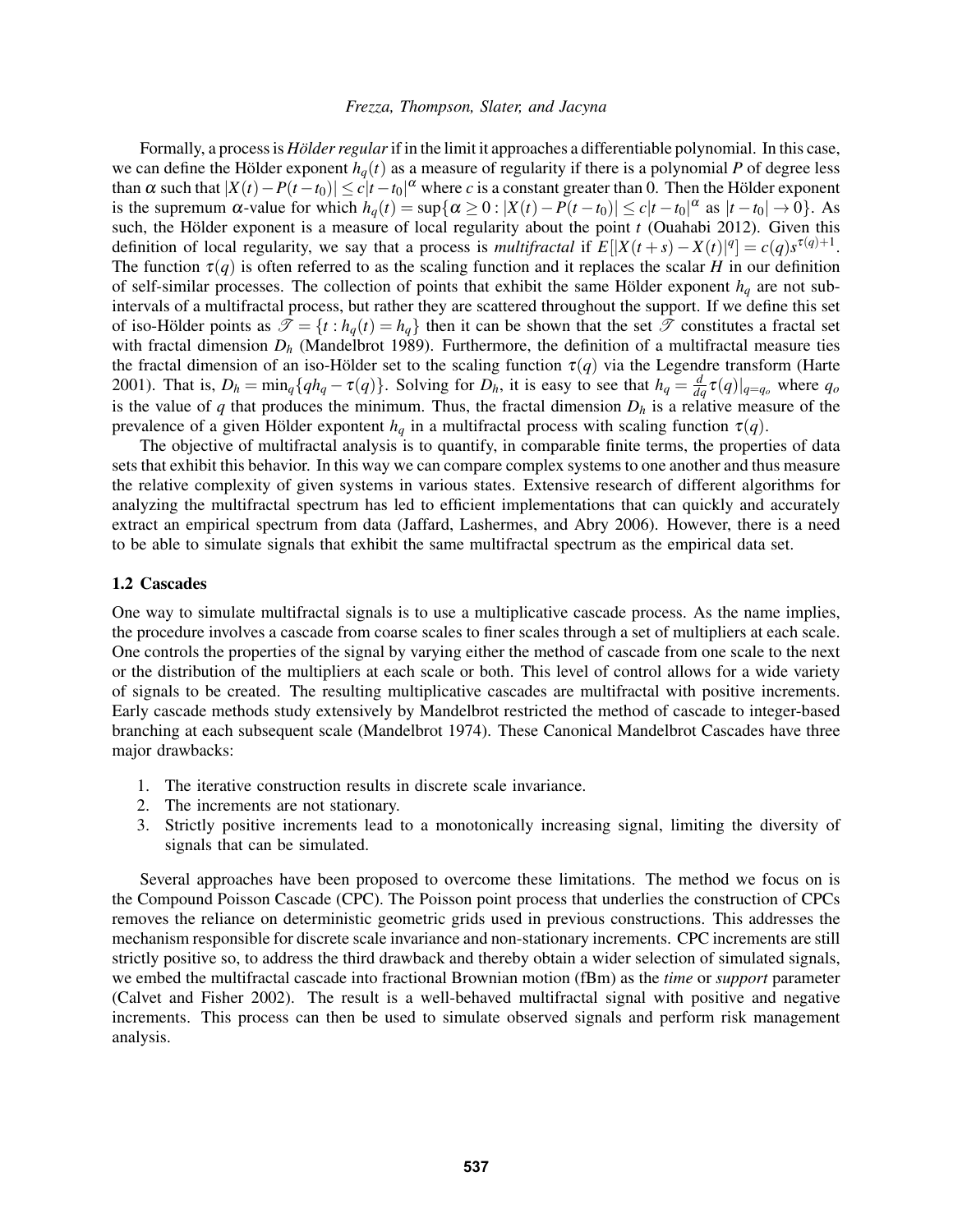### <span id="page-2-2"></span>1.3 Wavelet Leaders

In this section we give a brief overview of the algorithms used to extract multifractal spectra from empirical data sets. More comprehensive descriptions can be found in [Jaffard, Lashermes, and Abry \(2006\)](#page-11-10) and [Wendt \(2008\).](#page-11-13) Wavelet-based analysis relates the coefficients from wavelet decomposition to the scaling function  $\tau(q)$ . A function  $\psi(t)$  is a wavelet function if it exhibits a short oscillation with an amplitude that starts at zero and returns to zero with finite support. If the wavelet function  $\psi(t)$  is in  $\mathbb{L}^2(\mathbb{R})$  and the functions  $\psi_{j,k}(t) = 2^{j/2}\psi(2^j t - k)$  for  $j \in \mathbb{Z}$  and  $k \in \mathbb{Z}$  create an  $\mathbb{L}^2(\mathbb{R})$  orthonormal basis then this system of functions is said to be an orthonormal wavelet basis. Functions  $f(x)$  that are in the  $\mathbb{L}^2(\mathbb{R})$  space can be written as a decomposition of the orthonormal basis functions  $f(x) = \sum_{j,k} c_x(2^j, k) \psi(2^jx - k)$  where the wavelet coefficients are defined as  $c_x(2^j, k) = 2^j \int f(x) \psi(2^j x - k) dx$ .

Note that if the wavelet function  $\psi(t)$  is *m*-times continuously differentiable, then its first *m* moments integrate to zero. Due to the vanishing moments, if  $X(t)$  exhibits polynomial behavior of a degree less than or equal to *m*, the wavelet coefficients are detrended transformations and do not carry that polynomial information [\(Ouahabi 2012\)](#page-11-7). Given a wavelet decomposition at many scales 2*<sup>j</sup>* we can define the statistical moments of order *q* using the structure function  $S(2^j, q) = \frac{1}{n_j} \sum_{k=1}^{n_j}$  $\int_{k=1}^{n_j} |c_x(2^j, k)|^q$  where  $n_j$  is the quantity of translations *k* at scale  $2^j$ ,  $q \in \mathcal{Q}$ , and  $[0,1] \subseteq \mathcal{Q}$ . In the context of the multifractal formalism, wavelet-based analysis then asks whether the structure function scales according to a power-law. That is, if the process is multifractal then  $S(2^j, q) \sim 2^{j\tau(q)}$  as  $2^j \to 0$ , where  $\tau(q)$  is the scaling function from the definition of multifractals. Given  $\tau(q)$  we need only to apply the Legendre transform to obtain the multifractal spectrum.

This work introduces a new procedure for fitting the parameters of a multiplicative cascade process to the multifractal properties extracted from empirical data. We show how this procedure can be employed for risk management and we analyze its performance on a financial time series to illustrate its utility. Section [2](#page-2-0) describes the cascade algorithms and outlines our procedure for fitting and simulating multifractals that match observed signals. In section [3](#page-8-0) we describe the data we used for the experiment and outline our experimental analysis. We also use these results in a forecasting exercise to illustrate the application to risk management before concluding in section [4.](#page-10-0)

## <span id="page-2-0"></span>2 METHODS

#### 2.1 Compound Poisson Cascades

As mentioned in section [1.2,](#page-1-0) Canonical Mandelbrot cascades have several limitations. We therefore restrict our attention in this work to Compound Poisson Cascades (CPCs). CPCs require strictly positive multipliers to create a multifractal process. We therefore examine log-Normal multipliers of the form  $\mathcal{W} = e^X$ , where  $X \sim \mathcal{N}(\mu, \sigma^2)$ . Following the description outlined by [Wendt \(2008\),](#page-11-13) the CPC signal is defined as:

<span id="page-2-1"></span>
$$
Q_r(t) = c \prod_{(t_i, r_i) \in C_r(t)} W_i \tag{1}
$$

where  $(t_i, r_i)$  are the positions of a 2-dimensional Poisson point process with intensity measure  $dm(t, r)$ supported on the rectangle  $I = \{(t', r') : r_{min} \le r' \le 1, -\frac{1}{2} \le t' \le T + \frac{1}{2}\}$  $\frac{1}{2}$ . The *W<sub>i</sub>* are the associated random variables sampled from *W*. We define the cone of influence for point *t* as  $C_r(t) = \{(t', r') : 0 \le r' \le 0\}$  $1,t-\frac{r'}{2} \le t' \le t+\frac{r'}{2}$  $\frac{p'}{2}$ . The normalizing constant *c* is defined such that  $\mathbb{E}[Q_r(t)] = 1$  $\mathbb{E}[Q_r(t)] = 1$ . Algorithm 1 outlines the simulation procedure for CPCs. Note that we present one option for the intensity measure  $dm(t, r) = \frac{drdt}{r^2}$ that guarantees stationarity. The intensity measure is accounted for when calculating  $\vec{t}$  and  $\vec{r}$  in Algorithm [1.](#page-3-0) The construction procedure and resulting signals are also illustrated in Figure [1](#page-3-1) that was adapted from [Wendt \(2008\).](#page-11-13)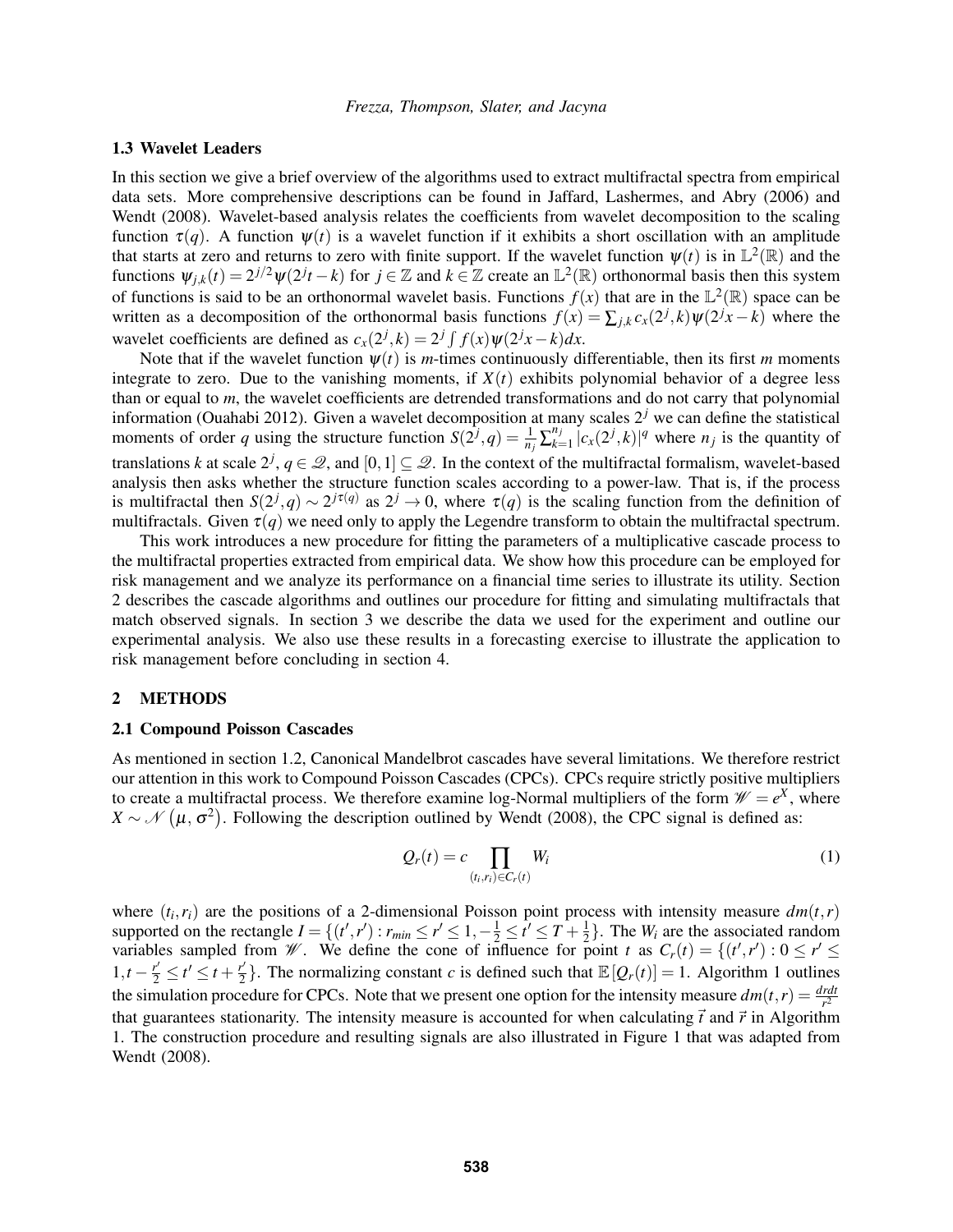*Frezza, Thompson, Slater, and Jacyna*

<span id="page-3-1"></span>

Figure 1: The cone  $C_r(t)$  and multipliers  $W_{i,j}$ , the signal  $Q_r(t)$ ,  $A_r(t)$  the integral of  $Q_r(t)$ , and  $V_H(t)$  that results from combining  $A_r(t)$  with fractional Brownian motion with Hurst parameter *H*. Based on a figure in [Wendt \(2008\).](#page-11-13)

<span id="page-3-0"></span>

| Algorithm 1: Constructs a CPC with multi-                                                                                                                                                                                                                                                                                                                                                                                                                                                                                                                                                                                                                                                                                                                                                                                                                                                                                                                                                                                                                                                                                                                                                                                                                                                                                                                                                                                                                           | Algorithm 2: Combines a fractional                                                                                                                                                                                                                                                                                                                                                                                                                                                                                                                                                                                                                                                                                             |
|---------------------------------------------------------------------------------------------------------------------------------------------------------------------------------------------------------------------------------------------------------------------------------------------------------------------------------------------------------------------------------------------------------------------------------------------------------------------------------------------------------------------------------------------------------------------------------------------------------------------------------------------------------------------------------------------------------------------------------------------------------------------------------------------------------------------------------------------------------------------------------------------------------------------------------------------------------------------------------------------------------------------------------------------------------------------------------------------------------------------------------------------------------------------------------------------------------------------------------------------------------------------------------------------------------------------------------------------------------------------------------------------------------------------------------------------------------------------|--------------------------------------------------------------------------------------------------------------------------------------------------------------------------------------------------------------------------------------------------------------------------------------------------------------------------------------------------------------------------------------------------------------------------------------------------------------------------------------------------------------------------------------------------------------------------------------------------------------------------------------------------------------------------------------------------------------------------------|
| pliers from a given distribution                                                                                                                                                                                                                                                                                                                                                                                                                                                                                                                                                                                                                                                                                                                                                                                                                                                                                                                                                                                                                                                                                                                                                                                                                                                                                                                                                                                                                                    | Brownian motion signal with CPM time                                                                                                                                                                                                                                                                                                                                                                                                                                                                                                                                                                                                                                                                                           |
| Input:<br>$n =$ length of signal (power of 2)<br>$\mathcal{W}$ = the distrubtion for the random multipliers<br>$r_{min}$ = the minimum resolution for the signal<br>$T = \text{max}$ time value<br>Output:<br>$\vec{Q}$ = the CPC signal of length <i>n</i><br>$1 \lambda \leftarrow (T+1) \left( \frac{1}{r_{min}} - 1 \right)$<br>2 $N \leftarrow 1$ realization from <i>Poisson</i> ( $\lambda$ )<br>3 $u_{max} \leftarrow \frac{1}{r_{min}} - 1$<br>4 $\vec{u}_{init} \leftarrow \vec{0} :   \vec{u}_{init}   = T + 1$<br>$\vec{u}_{rand} \leftarrow$ vector of N samples from $Uniform(0, u_{max})$<br>6 $\vec{u} \leftarrow  \vec{u}_{init} \vec{u}_{rand} $<br>7 $\vec{r} \leftarrow \frac{1}{1+\vec{u}}$<br>$\mathbf{s} \ \vec{t} \leftarrow$ vector of $N + T + 1$ samples from<br>Uniform $\left(-\frac{1}{2},T-\frac{1}{2}\right)$<br>$\overrightarrow{W} \leftarrow$ vector of $N+T+1$ samples from $\mathscr{W}$<br>10 $\vec{Q} \leftarrow \vec{1} :   \vec{Q}   = n$<br>11 $\vec{x} \leftarrow (0, \frac{T}{n-1}, \frac{2T}{n-1}, \frac{3T}{n-1}, , T)$<br>12 for $i \leftarrow 1$ to $N+T+1$ do<br>$\vec{J} \leftarrow \text{which } ( \vec{x} - t_i  \leq \frac{r_i}{2})$<br>13<br>foreach $j$ in $\vec{J}$ do<br>14<br>$\left  \begin{array}{c} \end{array} \right  \left  \begin{array}{c} Q_j \leftarrow W_j Q_j \end{array} \right $<br>15<br>16 $c \leftarrow r_{min}^{exp(\mu + \frac{\sigma^2}{2}) - 1}$<br>17 $\vec{O} \leftarrow c\vec{O}$ | Input:<br>$A_r$ = a CPM signal of length <i>n</i> , used for time<br>increments<br>$H =$ the Hurst parameter for the fractional<br>Brownian motion<br>$d_t$ = the time sampling rate<br>$o_t$ = the over sampling rate<br>Output:<br>$\vec{V}_H$ = the fractional Brownian motion signal<br>embedded in CPM time<br>$1 \ z \leftarrow max(A_r)d_t$<br>2 $N_{fBm} \leftarrow 1 + 2^{ceiling(\log_2 z)}$<br>$\overline{B}_H \leftarrow$ an fBm signal of length $N_{fBm}$ with Hurst<br>param $H$<br>4 $\vec{B}_H \leftarrow z^H \vec{B}_H$<br>$\vec{i} \leftarrow round(\vec{A}_{r}o_{t})$<br>6 $i_1 \leftarrow max(i_1, 1)$<br>7 $\vec{V}_H \leftarrow \left(b_i \in \vec{B}_H   i \in \vec{i}\right)$<br>8 return $\vec{V}_H$ |
| 18 return $\vec{Q}$                                                                                                                                                                                                                                                                                                                                                                                                                                                                                                                                                                                                                                                                                                                                                                                                                                                                                                                                                                                                                                                                                                                                                                                                                                                                                                                                                                                                                                                 |                                                                                                                                                                                                                                                                                                                                                                                                                                                                                                                                                                                                                                                                                                                                |

<span id="page-3-2"></span>In Equation [\(1\)](#page-2-1) we introduced a normalizing constant *c* such that  $\mathbb{E}[\vec{Q}] = 1$ . For a CPC with log-Normal multipliers (CPC-LN),  $c = r_{min}^{exp(\mu + \frac{\sigma^2}{2})}$  $\frac{exp(\mu + \frac{\sigma^2}{2}) - 1}{min}$  where the final resolution  $r_{min} = \frac{1}{n}$ . Using these parameters, we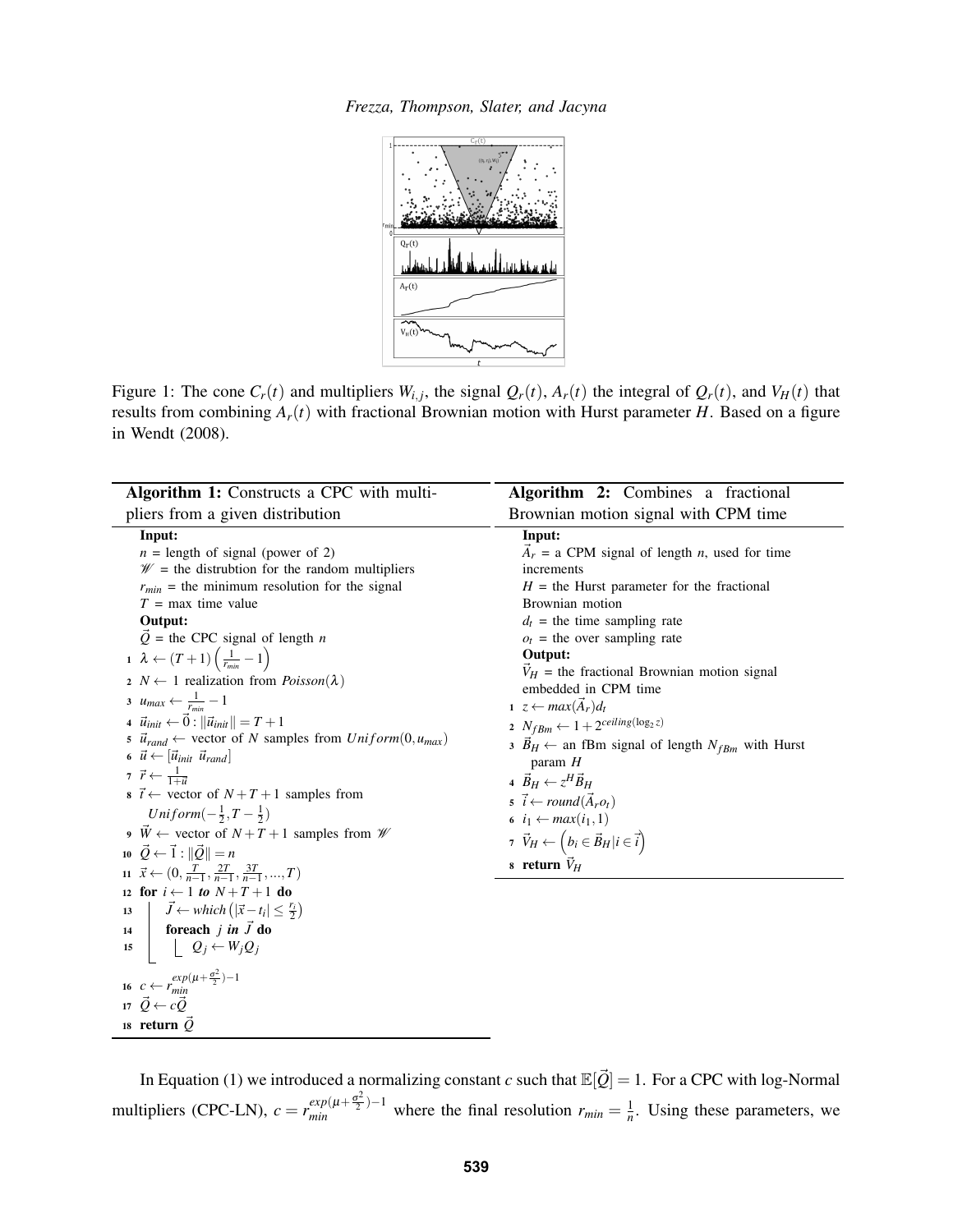can characterize the multifractal spectrum and its log-cumulants. Equation [\(2\)](#page-4-0) is the scaling function for a CPC-LN that — through the Legendre transform — defines the multifractal spectrum in Equation [\(4\)](#page-4-1). Because Equation [\(4\)](#page-4-1) has no closed form solution, we define the expression Λ(*h*,*q*) and take the derivative with respect to *q* in Equation [\(5\)](#page-4-2). Setting  $\frac{\partial \Lambda}{\partial q} = 0$  and solving numerically for *q* at a given value of *h* yields  $D(h)$ . Since the multifractal spectrum can be fully described by its log-cumulants (see [Wendt \(2008\)\)](#page-11-13), we provide [\(6\)](#page-4-3) that is used to calculate  $c_p$  for all  $p$ .

$$
\tau(q) = (\eta - 1)q + 1 - e^{q\mu + \frac{q^2 \sigma^2}{2}} + q e^{\mu + \frac{\sigma^2}{2}}
$$
 (2)

$$
D(h) = \min_{q \neq 0} \left( d + qh - \tau(q) \right) \tag{3}
$$

$$
D(h) = \min_{q \neq 0} \underbrace{\left(d + q(h + 1 - \eta) - 1 + e^{q\mu + \frac{q^2 \sigma^2}{2}} - q e^{\mu + \frac{\sigma^2}{2}}\right)}_{A(h,q)}\tag{4}
$$

$$
\frac{\partial \Lambda(h,q)}{\partial q} = h + 1 - \eta + e^{q\mu + \frac{q^2 \sigma^2}{2}} \left( \mu + q \sigma^2 \right) - e^{\mu + \frac{\sigma^2}{2}} \Rightarrow 0 \tag{5}
$$

<span id="page-4-3"></span><span id="page-4-2"></span><span id="page-4-1"></span><span id="page-4-0"></span>Λ(*h*,*q*)

$$
c_p = \frac{d^p}{dq^p} \tau(q)|_{q=0} \tag{6}
$$

## 2.2 Fractional Brownian Motion in CPM Time

In this section we address the issue of strictly positive increments in the multifractal signal generated from CPCs. The diversity of signals that can be simulated with only positive increments is limited, but by allowing the support of a fractional Brownian motion (fBm) process to be represented by a multiplicative cascade we can simulate a wider variety of signals [\(Calvet and Fisher 2002\)](#page-11-12). We start by formally defining Compound Poisson Motion (CPM) as  $A(t) = \lim_{r\to 0} \int_0^t Q_r(s) ds$ . The approximation  $A_r(t)$  to the limit integral that defines CPM is just the cumulative sum of  $Q_r(t)$ . To construct a multifractal process with positive and negative increments  $V_H(t)$ , we combine an fBm signal  $B_H(t)$  with CPM *time*. The resultant multifractal is well-defined and inherits properties from both the original fBm and CPM signals. The scaling behavior of  $V_H(t)$  is a direct consequence of the self-similarity of fBm combined with the scaling behavior of CPM [\(Chainais et al. 2005;](#page-11-14) [Pipiras and Taqqu 2017\)](#page-11-15). The resulting signal has the rich interwoven scaling characteristics of the CPM, as well as the added self-similarity of the fBm. Algorithm [2](#page-3-2) outlines the procedure for constructing the combined process and the bottom right panel of Figure [1](#page-3-1) illustrates a sample process path of  $V_H(t)$ .

As with the multifractal spectrum for the CPC, *D*(*h*) for this process has no closed-form solution. We therefore derive the equation for the scaling function  $\tau(q)$  that facilitates the numerical approximation of  $D(h)$  via the Legendre transform. Using these equations and the procedure we introduce in the rest of this section we can simulate replications of  $V_H(t)$  with optimal parameters  $\mu^*$ ,  $\sigma^{*2}$ ,  $\eta^*$ , and  $H^*$ .

$$
\tau(q) = q\eta + 1 - e^{qH\mu + \frac{q^2H^2\sigma^2}{2}} + qHe^{\mu + \frac{\sigma^2}{2}}
$$
\n<sup>(7)</sup>

$$
D(h) = \min_{q \neq 0} \left( d + qh - \tau(q) \right) \tag{8}
$$

$$
D(h) = \min_{q \neq 0} \underbrace{\left(d + q(h - \eta) - 1 + e^{qH\mu + \frac{q^2H^2\sigma^2}{2}} - qHe^{\mu + \frac{\sigma^2}{2}}\right)}_{\Delta(h, q)}
$$
(9)

$$
\frac{\partial \Lambda(h,q)}{\partial q} = h - \eta + e^{qH\mu + \frac{q^2H^2\sigma^2}{2}} \left(\mu H + q\sigma^2 H^2\right) - He^{\mu + \frac{\sigma^2}{2}} \Rightarrow 0 \tag{10}
$$

<span id="page-4-6"></span><span id="page-4-5"></span><span id="page-4-4"></span>Λ(*h*,*q*)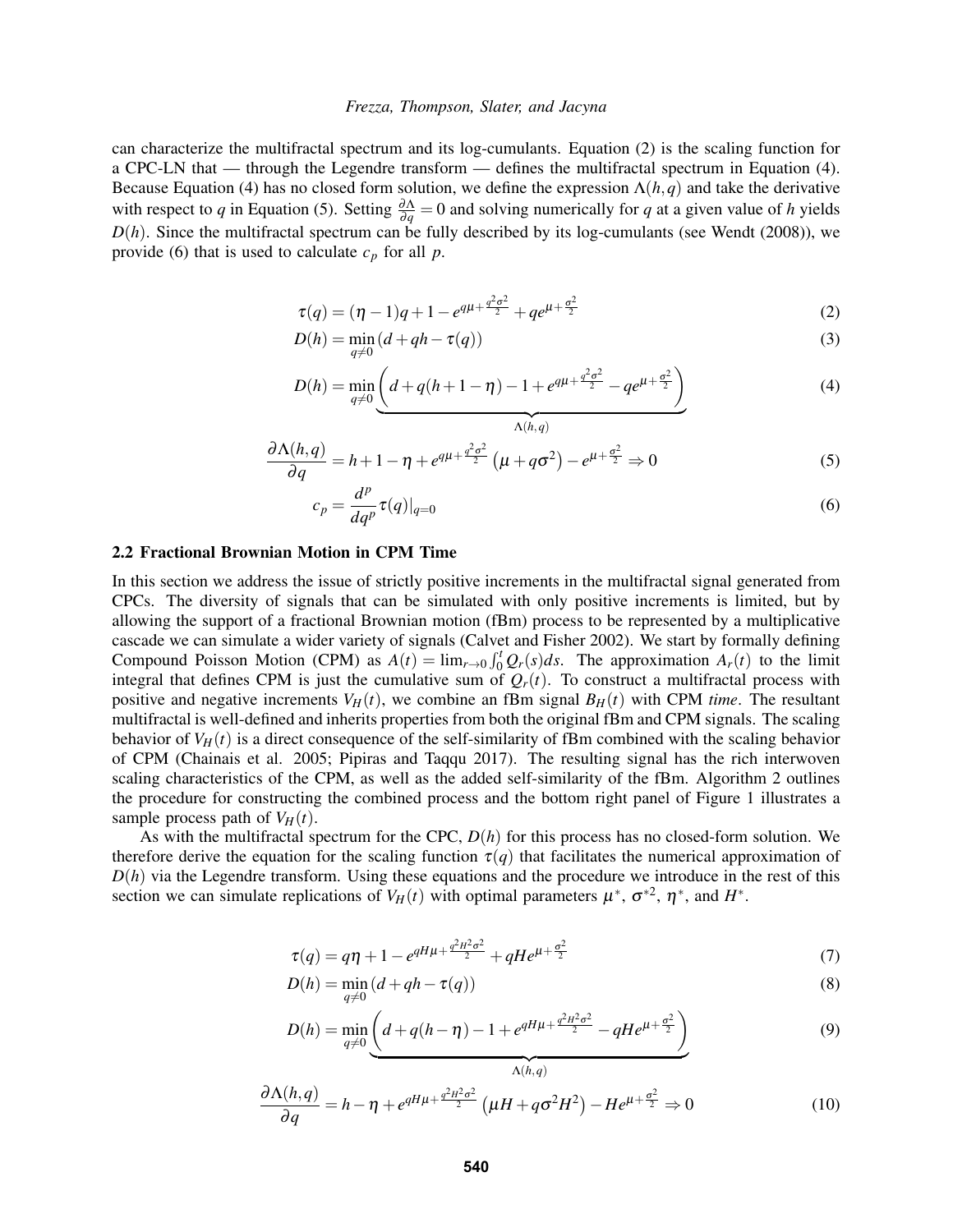<span id="page-5-1"></span><span id="page-5-0"></span>
$$
c_p = \frac{d^p}{dq^p} \tau(q)|_{q=0} \tag{11}
$$

Equation [\(7\)](#page-4-4) — derived directly from Equation [\(2\)](#page-4-0) and the self-similarity of  $B_H(t)$  — shows how the  $V_H(t)$  process scales with support *t*. Note that although one can calculate the log-cumulants directly using Equation [\(11\)](#page-5-0) with the relevant scaling function defined in Equation [\(7\)](#page-4-4), it can also be shown that  $c_p^{V_H} = H^p c_p^{A_r}$  for all  $p > 1$ , where  $c_p^{A_r}$  are the log-cumulants of the CPM process used for the time increments and *H* is the Hurst exponent of the  $B_H(t)$  process. Note that  $c_1$  has a similar relationship with *H*, but also contains the fractional integration parameter  $\eta$ .



Figure 2: The different multifractal spectra of  $V_H(t)$  achieved by varying one parameter and fixing the other two. Each plot has 30 curves based on an evenly spaced parameter sweep between the lower and upper values shown.

## <span id="page-5-3"></span>2.3 Fitting the Multifractal Properties of an Empirical Signal

Given the flexibility of CPCs combined with fBm, they are well-suited for fitting a wide variety of empirical signals. Figure [2](#page-5-1) illustrates how the  $\mu$ ,  $\sigma^2$ , and *H* parameters affect the shape of the resultant multifractal spectrum and gives a visualization of the range of signals that can be simulated. In addition we can vary the fractional integration parameter  $\eta$  to shift the curve left for  $\eta < 0$  and right for  $\eta > 0$  without impacting the shape. We use these four parameters to fit  $V_H(t)$  to empirical data.

The shape of an empirically extracted multifractal spectrum is often difficult to match exactly. To find the best fit we compare the use of two options:  $\tau(q)$  from Equation [\(7\)](#page-4-4) and  $D(h)$  from Equations [\(9\)](#page-4-5) and [\(10\)](#page-4-6). In each case, we compare the theoretical values for a simulated signal  $V_H(t)$  to the empirical values extracted from data using the wavelet leaders approach described in section [1.3.](#page-2-2) There are approaches to fitting multifractal properties that focus on matching the log-cumulants of the scaling function. In complex cases, the curve fitting approaches for  $\tau(q)$  and  $D(h)$  tend to fail more frequently. Algorithms for these sorts of approaches have been explored by other researchers and are beyond the scope of the current work [\(Wendt, Abry, and Jaffard 2007\)](#page-11-16).

### 2.3.1 Fitting the Scaling Function  $\tau(q)$

The scaling function  $\tau(q)$  is often easier to fit because it can have long sections that are close to linear. Additionally,  $\tau(q)$  has a closed-form solution for  $V_H(t)$ , which simplifies the fitting procedure and makes it accurate and efficient. For this procedure, we utilize the Broyden-Fletcher-Goldfarb-Shanno (BFGS) Hessian Update Strategy. We start by defining the objective function in terms of the closed-form solution for  $\tau(q)$ :

<span id="page-5-2"></span>
$$
Z_{\tau} = \frac{1}{n_q} \sum_{q=q_1}^{q_n} w_q (\tau(q) - \hat{\tau}(q))^2
$$
 (12)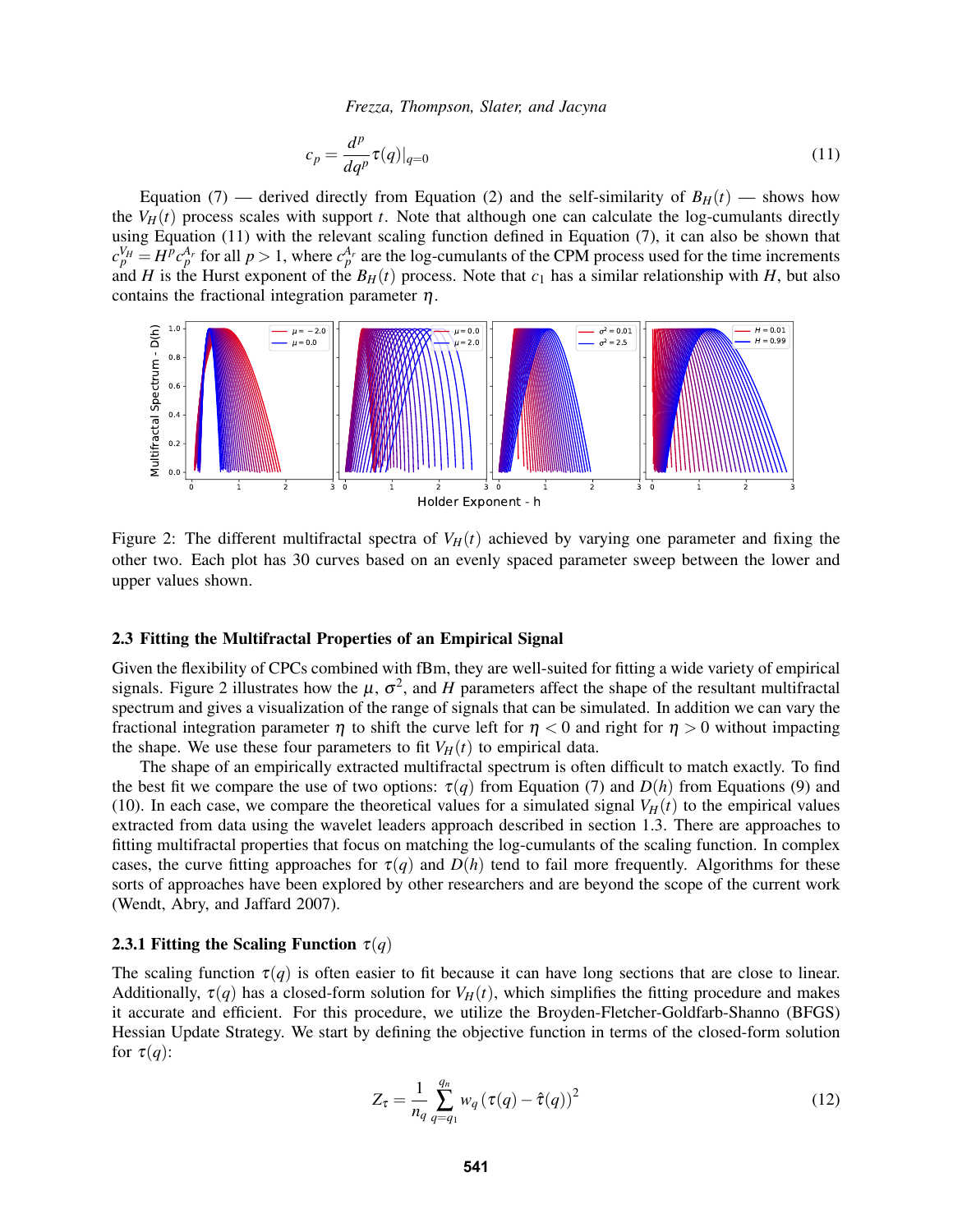

(a) The logarithmically spaced  $q$ -values (b) The Hölder exponents h created from the log-spaced  $q$ -values

Figure 3: Moment orders *q* in the wavelet leaders algorithm.

where  $\tau(q)$  is Equation [\(7\)](#page-4-4),  $\hat{\tau}(q)$  is the estimated scaling function of the data,  $\{q_1,\ldots,q_n\}$  are the log-spaced moment orders used to calculate  $\hat{\tau}(q)$ ,  $w_q$  is the weight for the  $q^{\text{th}}$  moment order, and  $n_q$  is the total number of moment order values. We include  $w_q$  for more fine tuning in the fitting procedure. We begin with  $w_q = 1$  for all *q*, which weights all points equally. If a portion of the fit deviates substantially from the empirical estimate  $\hat{\tau}(q)$ , we weight that section of the curve higher to increase the corresponding portion of Equation [\(12\)](#page-5-2). The ultimate impact is to emphasize deviations in that section of the curve. This objective function is then minimized using BFGS to find the optimal parameters  $\mu^*$ ,  $\sigma^{*2}$ ,  $H^*$ ,  $\eta^*$ which define the optimal fitted process  $V_H^*(t)$ . BFGS allows for bounded optimization which is necessary to ensure the following conditions:

<span id="page-6-2"></span><span id="page-6-1"></span>
$$
\sigma^2 > 0 \tag{13}
$$

$$
0 < H < 1 \tag{14}
$$

<span id="page-6-0"></span>
$$
\mu + \sigma^2 < \log \sqrt{2} \tag{15}
$$

Note we incorporate the condition in Equation [\(15\)](#page-6-0) because CPCs have a level of degeneracy for certain choices of  $\mu$  and  $\sigma^2$ . Equation [\(15\)](#page-6-0) ensures a stable process and effective simulation.

### 2.3.2 Fitting the Multifractal Spectrum *D*(*h*)

Unlike the scaling function, the multifractal spectrum  $D(h)$  has no closed-form for the model CPC process *V<sub>H</sub>*(*t*). As a result, fitting *D*(*h*) from Equation [\(9\)](#page-4-5) requires a more complex procedure than fitting  $\tau(q)$ . To use BFGS to optimally fit  $D(h)$  to the spectrum of the data  $\hat{D}(h)$  we must now define the objective function in terms of the numerical approximation of the Legendre transform:

$$
Z_D = \frac{1}{n_h} \sum_{h=h_1}^{h_n} w_h \left( \tilde{D}(h) - \hat{D}(h) \right)^2
$$
 (16)

where  $\tilde{D}(h)$  is the numerical approximation of  $D(h)$ ,  $\hat{D}(h)$  is the estimate of the empirical multifractal spectrum,  $\{h_1, \ldots, h_n\}$  are the Hölder exponents used to calculate  $\hat{D}(h)$ ,  $w_h$  is the weight for the given Hölder exponent  $h$ , and  $n_h$  is the total number of Hölder exponents.

To numerically approximate  $D(h)$  we must first find the *q*-value that minimizes  $\Lambda(h,q)$  as defined in Equation [\(9\)](#page-4-5). Recall that the *q*-values are predetermined as input parameters to the wavelet leaders algorithm (see Figure [3a](#page-6-1)). However, better fits can be achieved if the minimum *q*-values are extracted from the resulting multifractal spectrum  $\hat{D}(h)$ . This amounts to solving for *q*-values that fall along the extrapolated curve shown in Figure [3b](#page-6-1). We thus set  $\frac{\partial \Lambda(h,q)}{\partial q} = 0$  and solve for *q* as shown in Equation [\(10\)](#page-4-6). We use the Brent root-finding algorithm to find the minimizing  $q^*$  for each *h* [\(Brent 1971\)](#page-11-17). Because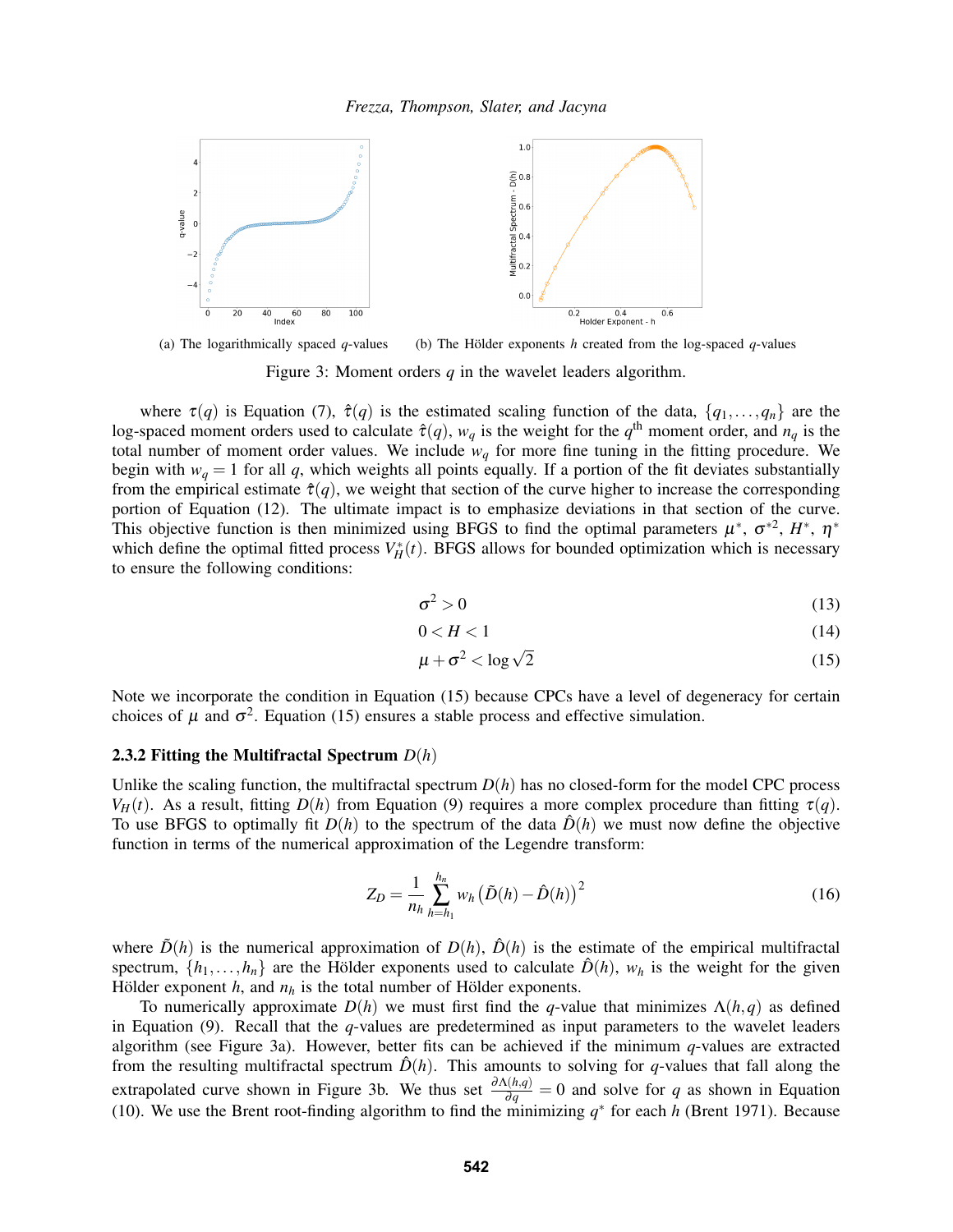$\Lambda(h,q)$  depends on the decision parameters  $\mu$ ,  $\sigma^2$ ,  $H$ ,  $\eta$ , we must re-solve for the  $q^*$  values during each evaluation of the BFGS algorithm as detailed in Algorithm [3.](#page-7-0) As with fitting  $\tau(q)$ , the bounds in [\(13\)](#page-6-2) -[\(15\)](#page-6-0) are enforced to ensure valid solutions.

| <b>Algorithm 3:</b> Fitting $V_H(t)$ to empirical                                                                                                                                                                                                                                                                                                                                                    | <b>Algorithm 4:</b> Scaling $v(t)$ , the simu-                                                                                                                                                                                                                                                                                                                             |
|------------------------------------------------------------------------------------------------------------------------------------------------------------------------------------------------------------------------------------------------------------------------------------------------------------------------------------------------------------------------------------------------------|----------------------------------------------------------------------------------------------------------------------------------------------------------------------------------------------------------------------------------------------------------------------------------------------------------------------------------------------------------------------------|
| data using $D(h)$ .                                                                                                                                                                                                                                                                                                                                                                                  | lated increments of the $V_H(t)$ process.                                                                                                                                                                                                                                                                                                                                  |
| Input:<br>$h =$ the vector of Hölder exponents associated<br>with the $\hat{D}(h)$ estimates from the empirical data.<br>$\hat{D}(h)$ = the multifractal spectrum estimates for<br>each $h \in \mathcal{h}$ .<br>Output:<br>$\Theta^*$ = the optimal parameters $(\mu^*, \sigma^{*2}, H^*, \eta^*)$<br>of the best fit $V_H^*(t)$ process.<br>1 Define: $\Theta \leftarrow (\mu, \sigma^2, H, \eta)$ | Input:<br>$X(t)$ = the empirical data.<br>$v(t)$ = the signals simulated from the $V_H(t)$<br>process where $v_i(t)$ is the <i>i</i> <sup>th</sup> replication.<br>Output:<br>$\tilde{v}(t)$ = the scaled simulated signals.<br>$X'(t) \leftarrow X(\vec{t}) - X(\vec{t} - \vec{1})$ # first difference of $X(t)$<br>2 $S_v \leftarrow \{\}$<br>3 foreach $i = 1 : n_c$ do |
| 2 Define: $\Lambda_h \leftarrow \frac{\partial \Lambda(h,q)}{\partial q}$ for a given h<br>3 Initialize $\Theta$ , $Z_D$<br>4 while BFGS suboptimal do                                                                                                                                                                                                                                               | 4 $v'_i(t) \leftarrow v_i(\vec{t}) - v_i(\vec{t} - \vec{1})$ # first difference of<br>$\begin{array}{c c} \n\mathbf{y}_i(t) & \mathbf{y}_i(t) & \mathbf{y}_i \in \{S_v, v'_i(t)\} \n\end{array}$                                                                                                                                                                           |
| $\Theta \leftarrow$ BFGS_Parameter_Update(Z <sub>D</sub> , $\Theta$ )<br>5                                                                                                                                                                                                                                                                                                                           | 6 foreach $i = 1 : n_c$ do                                                                                                                                                                                                                                                                                                                                                 |
| $D(h) \leftarrow \{\}$<br>6                                                                                                                                                                                                                                                                                                                                                                          | $\tau$ $\bar{v}_i(t) \leftarrow CumSum\left(\frac{v'_i(t)}{  S  } \langle  X'(t)  \rangle\right)$                                                                                                                                                                                                                                                                          |
| foreach $h \in \vec{h}$ do<br>7                                                                                                                                                                                                                                                                                                                                                                      |                                                                                                                                                                                                                                                                                                                                                                            |
| 8                                                                                                                                                                                                                                                                                                                                                                                                    | 8 return $\tilde{v}(t)$                                                                                                                                                                                                                                                                                                                                                    |
| $\begin{cases} q_h^* \leftarrow \text{Brent\_Root}(\Lambda_h, \Theta) \\ \tilde{D}(h) \leftarrow \{\tilde{D}(h), \Lambda(h, q_h^*)\} \end{cases}$<br>9                                                                                                                                                                                                                                               |                                                                                                                                                                                                                                                                                                                                                                            |
| $Z_D \leftarrow \frac{1}{n_h} \sum w_h \left( \tilde{D}(h) - \hat{D}(h) \right)^2$<br>10                                                                                                                                                                                                                                                                                                             |                                                                                                                                                                                                                                                                                                                                                                            |
| 11 return $\Theta^*$                                                                                                                                                                                                                                                                                                                                                                                 |                                                                                                                                                                                                                                                                                                                                                                            |

## <span id="page-7-1"></span><span id="page-7-0"></span>2.3.3 Deciding between Methods

The decision between the two methods depends on the intended application of the results. Figure [4](#page-8-1) shows the multifractal spectra resulting from fitting  $D(h)$  (top left) and fitting  $\tau(q)$  (bottom left). Note that most of the deviation in the  $D(h)$  fit occurs towards the center of the spectrum while most of the deviation from the  $\tau(q)$  fit is in the tails of the spectrum. The peak and center of the spectrum are representative of the average behavior of the underlying process. The deviations in the tails of spectrum are the result of rare events. The careful practitioner should weigh these characteristics when deciding between the two methods. If average behavior is more important to their current analysis, fitting  $\tau(q)$  is the more prudent method. If, on the other hand, extreme events are the greater concern, fitting  $D(h)$  is advisable.

### <span id="page-7-2"></span>2.4 Scaling Simulated Increments

The multifractal spectrum of a signal is independent of the magnitude of its increments such that  $X(t)$ and  $cX(t)$  have the same multifractal spectrum if  $X(t)$  is a multifractal and c is a scalar. As a result, another aspect of fitting a cascade to data is the appropriate scaling of increments. After finding the optimal parameters that define the best fit  $V_H^*(t)$  process, we simulate  $n_c$  cascades. The increments of these cascades are all on the same scale as one another but not the same scale as the increments of the data. The goal of the simulation of these cascades is improving risk management and the model's ability to encapsulate rare events. Therefore, to preserve the rare events and simultaneously scale the increment magnitudes to an appropriate level, we scale by the average magnitude of all of the cascade increments simulated and the average magnitude of the increments of the empirical data as shown in Algorithm [4.](#page-7-1)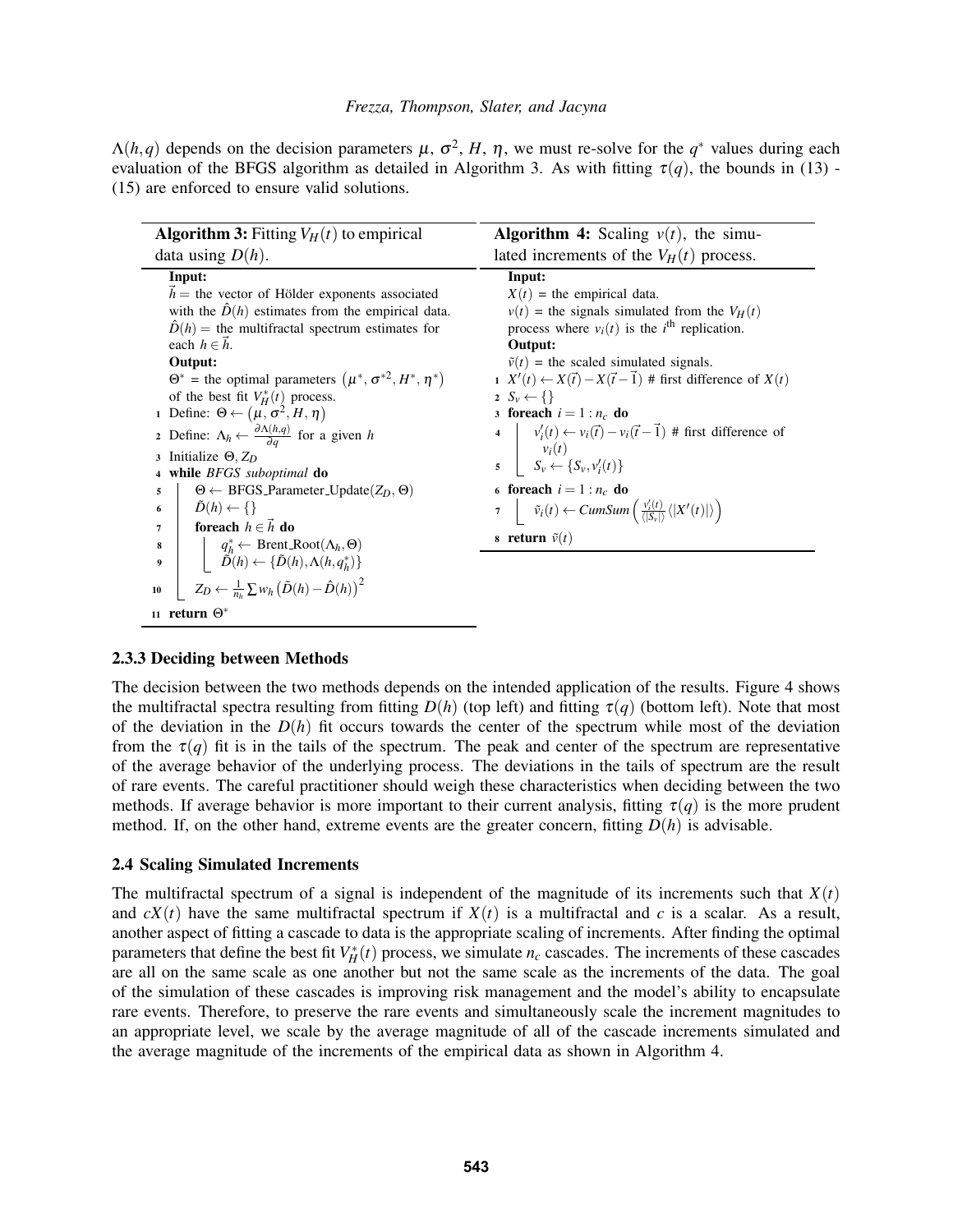<span id="page-8-1"></span>*Frezza, Thompson, Slater, and Jacyna*



Figure 4: The multifractal spectrum (left) and scaling function (right) from an empirical data set (blue) and a simulated optimal fit  $V_H^*(t)$  (orange) obtained by fitting  $\hat{D}(h)$  (top) or  $\hat{\tau}(q)$  (bottom).

## <span id="page-8-0"></span>3 EXPERIMENTS

## 3.1 Data

In this section we analyze a high-frequency data set from the New York Stock Exchange taken from the Wharton Research Data Services (WRDS) data [\(Wharton 2013\)](#page-11-18). WRDS has compiled trade and quote (TAQ) data from various exchanges into a database to facilitate fine-scale analysis. We arbitrarily selected IBM for the time frame covered by our limited data set; January 2, 1998 to December 31, 2003. The TAQ data records every trade and quote submitted to the exchange for a given asset. The trades constitute a change in price and when concatenated together represent a higher frequency price time series than just the daily closing prices. During the time frame covered by our data, online trading was just getting started so the average daily trades steadily increased from 1,310 trades per day in 1998 to over 4,445 trades per day by the end of 2003. Our data set consists of 4,393,502 timestamped trades.

## 3.2 Fitting and Simulating

The objective of our experiment was to define a process  $V^*_{H}(t)$  with multifractal properties that most closely matched the empirical scaling function  $\hat{\tau}(q)$  extracted from the IBM log price using the wavelet leaders algorithm. The experiment employed the procedure described in section [2.3](#page-5-3) to find the optimal parameters  $\mu^*$ ,  $\sigma^{*2}$ ,  $H^*$ , and  $\eta^*$ . The resulting fit is shown across the bottom of Figure [4](#page-8-1) and has optimal parameters  $\mu^* = 0.296$ ,  $\sigma^{*2} = 0.05$ ,  $H^* = 0.654$ , and  $\eta^* = -0.158$ .

The scaling function  $\hat{\tau}(q)$  (and by extension the multifractal spectrum  $\hat{D}(h)$ ) completely describes how the moments of the stochastic price process change across scales. In order to put the optimal fit to practical use it is convenient to simulate many instantiations of the optimal process  $V_H^*(t)$ . Using the algorithms from section [2](#page-2-0) and the optimal parameters for  $V_H^*(t)$ , we generated 30 independent CPCs and combined them with five fBm signals for a total of 150 replications of  $V_H^*(t)$ . Matching the multifractal spectrum ensures that the relative increments of the simulated signals match the original multifractal properties of the empirical data. However, it does not ensure that the magnitude of the simulated increments is representative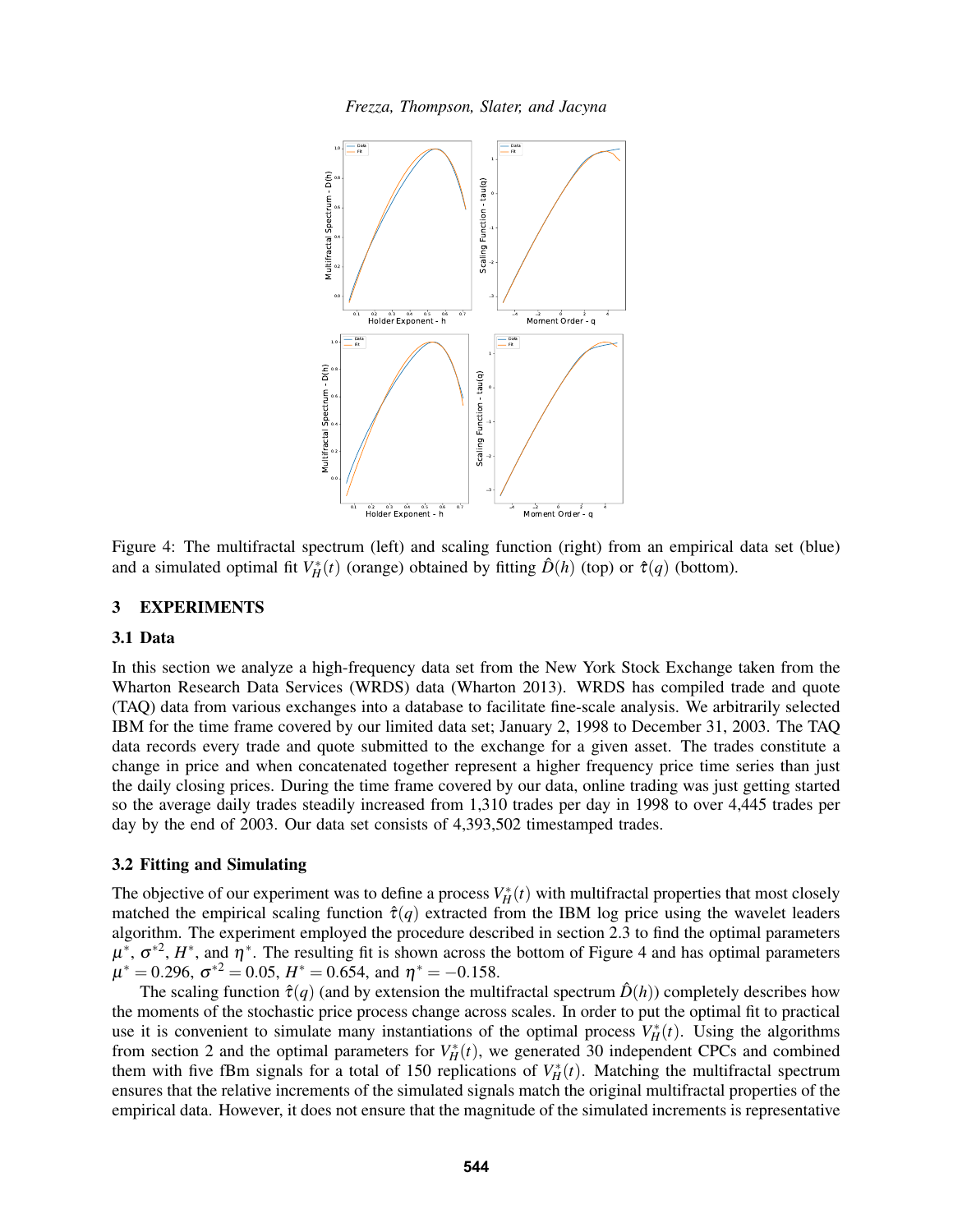of the empirical signal. We therefore scaled each simulated  $V_H^*(t)$  according to the procedure outlined in section [2.4](#page-7-2) such that the average increment magnitude of all 150 signals was equal to the average increment magnitude of the IBM signal as described. Figure [5](#page-9-0) shows the data increments (left) and the corresponding scaled cascade increments (right).

<span id="page-9-0"></span>

Figure 5: Left: the increments of the log price of IBM. Right: the scaled increments of the 150 simulated signals  $V_H(t)$ .

For illustrative purposes we use the simulated signals to create a projection cloud and a 95% prediction interval to forecast the future log price of IBM as shown in Figure [6.](#page-9-1) An important feature of this prediction interval is the exponential expansion of the bounds. Traditional statistical models often do not account for long range rare events that can occur more frequently when the moments exhibit power-law relationships with scale. The right-hand side of Figure [6](#page-9-1) shows an overlay of the actual daily closing price of IBM (black) during the two months that follow the last trade in our data set. It is clear that the 95% prediction interval encapsulates the movements in the closing price over the period considered and captures the increasing risk of larger changes in price over longer forecasts.

<span id="page-9-1"></span>

Figure 6: IBM log price with: (Top left) simulated  $V_H(t)$  and (Bottom left and right) the 95% confidence interval (cyan) and 95% prediction interval (magenta).

## 3.3 Simulation Burn-in and Fractional Integration

As with most limit processes, fractional integration requires a sufficient number of data points to compute the integrated values around a given support point. It follows that executing a simulation procedure that requires fractional integration will require some degree of *burn-in* before the accuracy of the results become reliable. We therefore incorporate a burn-in period for each simulation to allow the signal to converge.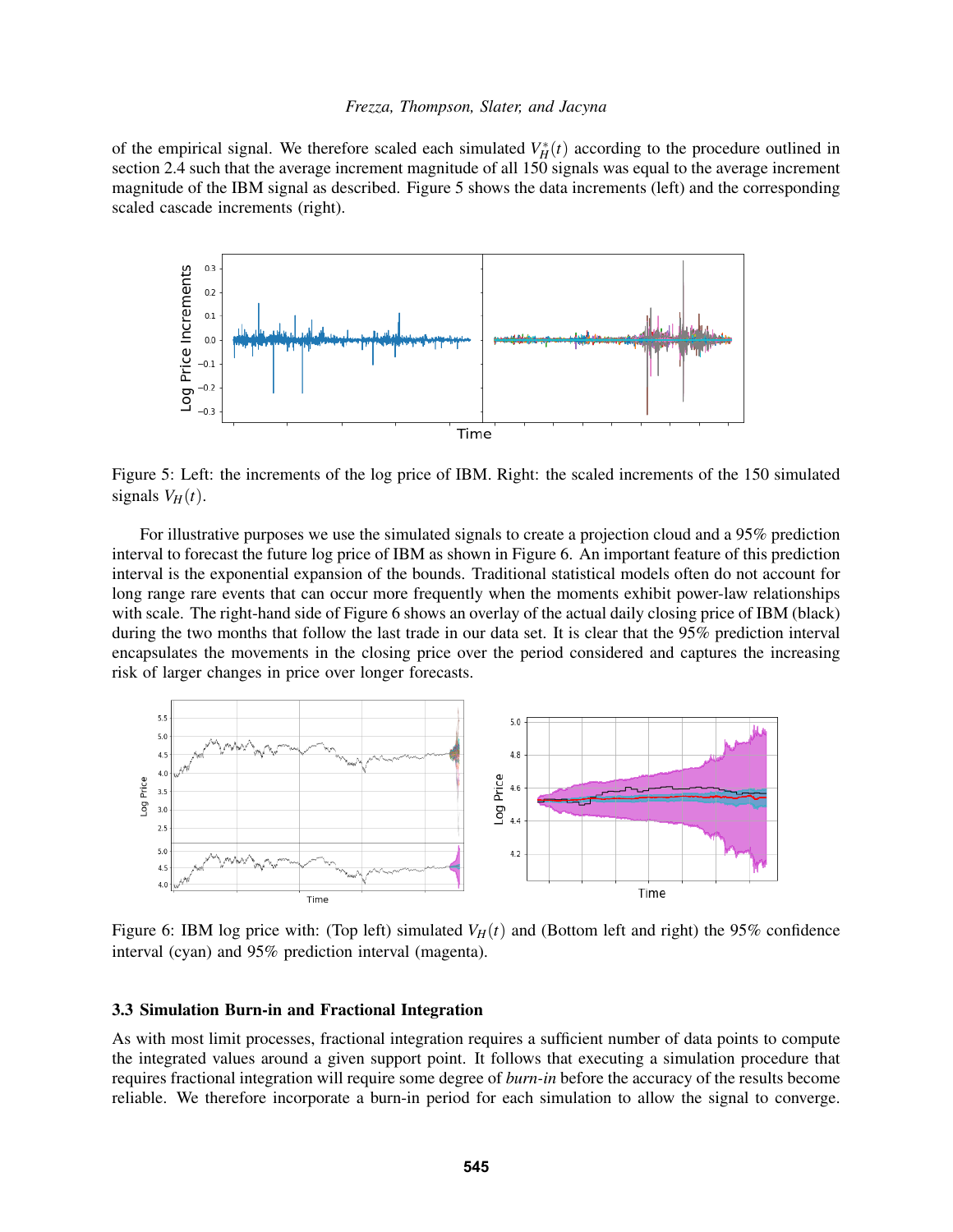Figure [7](#page-10-1) shows how the initial values are unusable and gives an indication of what value of burn-in might be prudent. To further investigate the amount of burn-in required, we examine the box plots in Figure [8](#page-10-2) that compare the estimated log-cumulants across different burn-in periods. Comparison with the "no burn-in" case illustrates the bias inherent in estimates that do not employ a burn-in period.

<span id="page-10-2"></span><span id="page-10-1"></span>

Figure 7: A single simulation of  $V_H^*(t)$  illustrating the necessity of a burn-in period.

Figure [8](#page-10-2) also shows the accuracy of the  $V_H^*(t)$  simulation compared with the empirically extracted log-cumulants. For a 50,000 point burn-in, the distribution of  $c_1$  is centered on the empirically estimated value. The distribution for  $c_2$  is negatively biased from the target value indicating that we should expect the simulated signals to have slightly wider multifractal spectra than that of the data. Wider spectra exhibit more power-laws and thus constitute a more conservative estimate in terms of forecasting.



Figure 8: The log-cumulants of the IBM log price data (black) compared with  $V_H^*(t)$  at different values of burn-in.

### <span id="page-10-0"></span>4 CONCLUSION

Advances in computational science have led to an explosion in the collection, archiving, and analysis of data. Many of these data sets exhibit heavy-tails in the distribution of increments, auto-correlation functions with seemingly infinite lag order, and bursts of volatility that belie the assumptions of stationarity. These data sets are dominated by power-laws and self-similarity that are best analyzed through the lens of multifractals. We now have efficient and accurate algorithms for extracting the multifractal properties from data, but in order for that information to be of practical use we need to be employ those properties in risk management tools such as forecasting and threshold modeling.

In this work we introduced a procedure for statistically matching the multifractal properties of an empirical data set with a robust model for simulating multifractals. We illustrated the utility of the procedure by fitting the parameters of IBM's trade and quote time series from 1998 to 2001 and using the simulations resulting from the procedure to forecast the future price path of the asset. This demonstrated how this technique can be used to create prediction intervals around notoriously non-stationary time series and thus benefit risk managers.